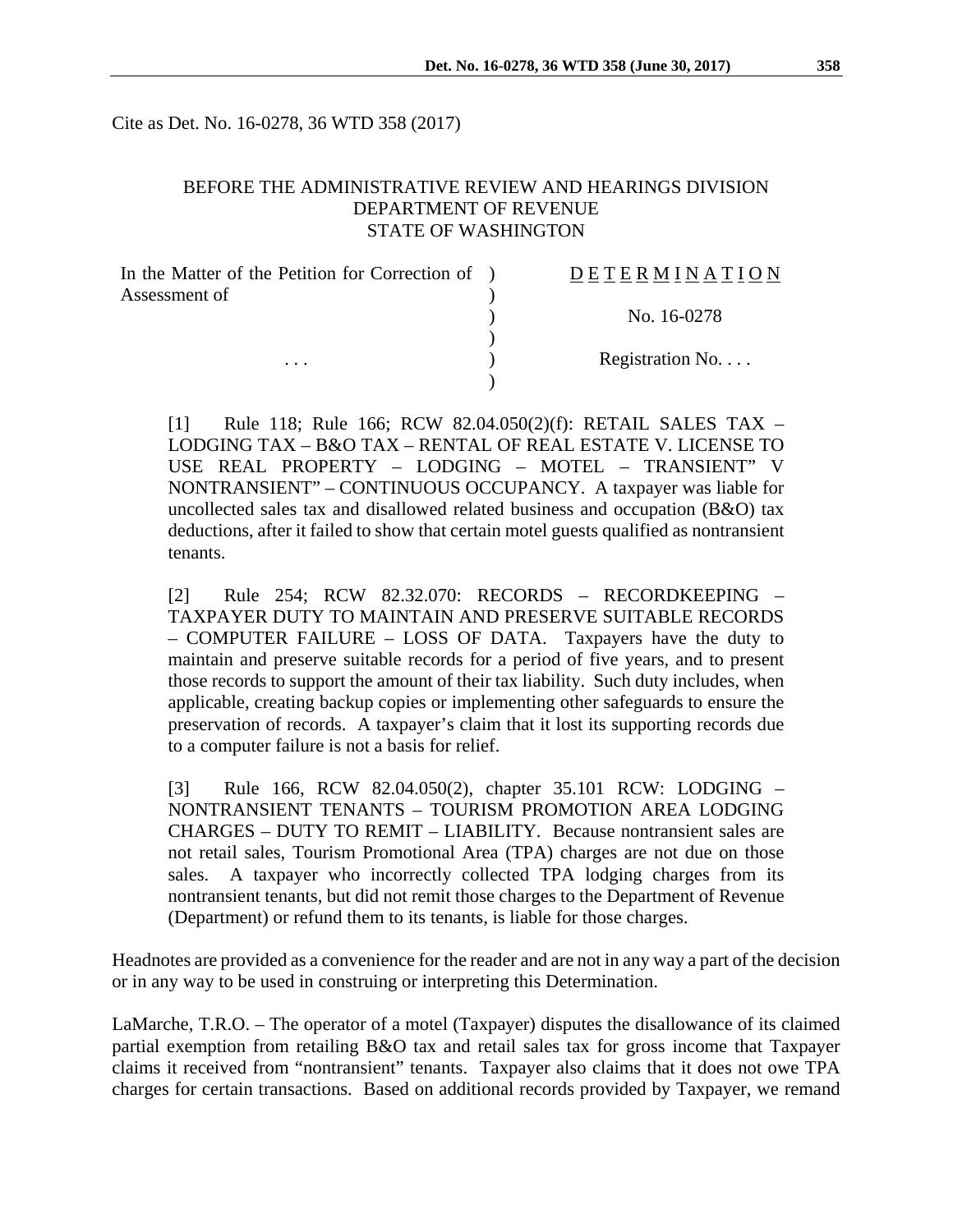the assessment for possible adjustment of the retailing B&O and retail sales tax assessed on room rentals. We deny Taxpayer's petition with regard to collected and unremitted TPA charges.<sup>1</sup>

#### ISSUES

- 1. Under RCW 82.32.070 and WAC 458-20-254, has Taxpayer provided suitable records to prove that certain motel room rentals were to "nontransient" tenants, and therefore, excluded from the definition of "retail sale" under RCW 82.04.050(2)(f), and exempt from B&O tax under WAC 458-20-118 and WAC 458-20-166(3)<sup>2</sup>?
- 2. Under RCW 82.04.050(2) and WAC 458-20-166(8), is Taxpayer liable for collected and unremitted TPA lodging charges authorized under chapter 35.101 RCW?

## FINDINGS OF FACT

[Taxpayer] is a Washington corporation that operates a motel in . . . , Washington. The Audit Division of the Department of Revenue (Department) conducted a partial audit of Taxpayer's business activities for the period from January 1, 2011, through September 30, 2014 (Audit Period). The audit was limited in scope to a review of hard copies of documents that were available to support the tax deductions Taxpayer had taken for Other Nonretail Revenue and for Sales to the U.S. Government. Purchase invoices for consumable items were also reviewed. The auditor decided to do a limited scope audit of deductions because records were available only in hard copy format.

During the audit, the auditor noted many records were lacking, and that there were no electronic records available because Taxpayer's computer was damaged. The hard copies of sales invoices to support nontransient deductions were not organized, and often there were multiple invoices with different dates for the same sale transaction, which the auditor found to be contracts that were updated as customers extended their stays. There were no workpapers or summary records to show how Taxpayer calculated the nontransient deductions.

Due to the lack of electronic records, summaries, or workpapers, it was necessary for the auditor to review each invoice and manually calculate the receipts that qualified for non-transient deductions. In the cases where tenants paid in advance and subsequently stayed 30 continuous days or more, the Audit Division concluded that the transactions were nontransient in nature. In cases where tenants stayed 30 days or more, but the invoices showed only partial payment initially or showed that payments were made as the tenant's stay was ultimately extended to 30 days or more,

 $\overline{a}$ 

<sup>&</sup>lt;sup>11</sup> Identifying details regarding the taxpayer and the assessment have been redacted pursuant to RCW 82.32.410.

<sup>&</sup>lt;sup>2</sup> WAC 458-20-166 was amended in 2015, after the audit period. WSR 15-22-085, filed November 3, 2015. A new section (2), with changes underlined or otherwise noted, was added, which reads: "This rule explains the business and occupation (B&O) tax, retail sales tax, special hotel/motel tax, the convention and trade center tax, the tourism promotion area charge, and the taxation of emergency housing furnished to ((the)) homeless people." The definition of term "transient" under the former section (2), renumbered as section (3), was changed to "transient tenant." However, the underlying definition stayed the same, except for two minor grammatical corrections. Section (7), which referred to the tourism promotion area charge, was renumbered as section (8), and certain changes were made to the language, solely for the purpose of grammatical correction. The remaining changes to the rule do not have a bearing on the issues here. We refer to the newest version of WAC 458-20-166 in our discussion.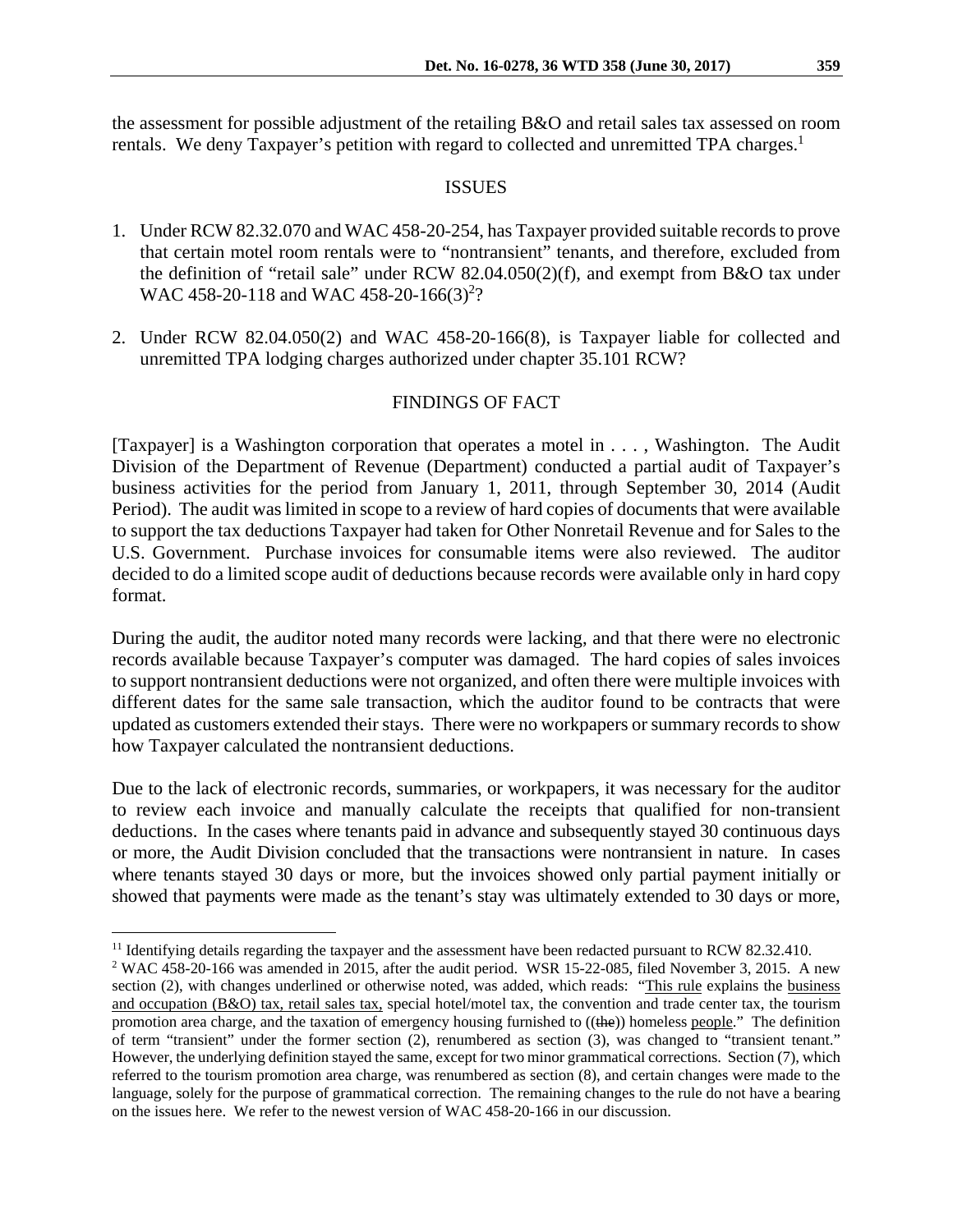the Audit Division concluded that the tenants had not contracted in advance with Taxpayer for an initial stay of at least 30 continuous days.

Taxpayer had no written nontransient contracts with any of the tenants during the Audit Period.

For tenants that stayed beyond 30 days, but for whom there was no evidence that they had contracted with Taxpayer for the initial 30 days in advance, the Audit Division treated the first 29 days as transient sales and the remaining days as nontransient.

The Department issued an assessment on April 21, 2015, Document No. . . . , totaling  $\$\ldots$ <sup>3</sup> However, after the initial assessment, Taxpayer submitted additional documents to support some adjustments, and a post-assessment adjustment (PAA) was issued on August 6, 2015, totaling \$... . .4 The assessment remains unpaid, but Taxpayer timely filed a petition for review.

Taxpayer indicated at the hearing that the Audit Division initially accepted certain documents as proof of Taxpayer's entitlement to the B&O and sales tax exemptions, but later rejected them for purposes of the PAA. Upon further inquiry, the auditor stated he initially believed the documents to be sufficient, but his supervisor further reviewed the documents and concluded that although the tenants may have stayed 30 days or longer, the documents failed to prove that those tenants had contracted with Taxpayer for the initial 30 days in advance.

After filing the petition for review, Taxpayer provided a substantial number of additional documents for the period of May 2015 through October 2015, subsequent to the end of the Audit Period, September 30, 2014, which included written contracts indicating that certain tenants were nontransient. After review, the auditor found that those documents did not apply to the Audit Period.

The auditor reviewed documents filed with the petition and found that certain invoices were sufficient to show that certain transactions qualified for the tax deductions, because those invoices were created on the first day of stay and the tenants paid for 30 days in advance. The Audit Division agrees that a remand is appropriate to make corresponding adjustments for those transactions.

Each of Taxpayer's invoices provided shows a miscellaneous charge, labeled as "TPA." The invoices presented with the petition also show that even when customers paid in advance for nontransient lodging, TPA charges were collected. However, not all TPA charges collected were remitted to the Department, as shown on Schedule 4 of the PAA Audit Report.

<u>.</u>

<sup>&</sup>lt;sup>3</sup> The initial assessment issued on April 21, 2015, Document No. . . . , totaling  $\frac{1}{2}$  . . . , consisted of  $\frac{1}{2}$  . . . in retail sales tax, \$ . . . in retailing B&O tax, \$ . . . in use tax, \$ . . . in special hotel/motel tax, \$ . . . in Tourism Promotion Area lodging fees, and \$ . . . in interest.

<sup>&</sup>lt;sup>4</sup> The PAA issued on August 6, 2015, Document No. . . . , totaling \$ . . . , consisted of \$ . . . in retail sales tax, \$ . . . in retailing B&O tax, \$ . . . in use tax, \$ . . . in special hotel/motel tax, \$ . . . in Tourism Promotion Area lodging fees, \$ . . . in interest, and additional interest of \$ . . . for the period from May 22, 2015, to September 8, 2015.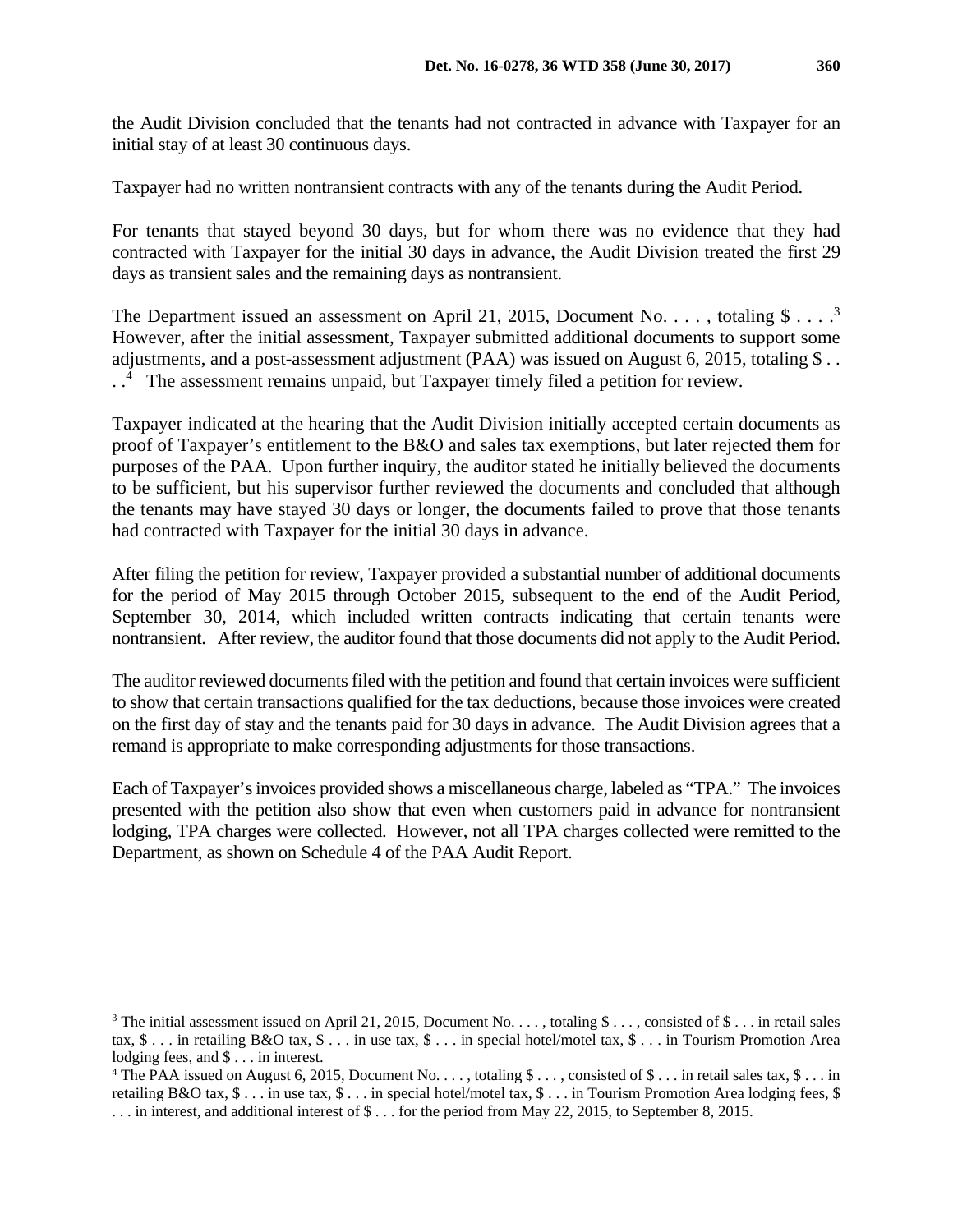### ANALYSIS

#### **1. Sales to Nontransient Tenants**

All "retail sales" to consumers in the state of Washington are subject to retailing B&O tax and retail sales tax, unless there are specific exemptions from such taxes. RCW 82.08.020(1); RCW 82.04.250. According to RCW 82.04.050(2), the following activity is defined as a "retail sale":

(f) The furnishing of lodging and all other services by a hotel, rooming house, tourist court, motel, trailer camp, and the granting of any similar license to use real property, as distinguished from the renting or leasing of real property, and it is presumed that the occupancy of real property for a continuous period of one month or more constitutes a rental or lease of real property and not a mere license to use or enjoy the same. For the purposes of this subsection, it is presumed that the sale of and charge made for the furnishing of lodging for a continuous period of one month or more to a person is a rental or lease of real property and not a mere license to enjoy the same;

Thus, staying at a motel for a continuous period of one month or more is not a "retail sale," and, therefore, is not subject to retailing B&O tax or retail sales tax. . . . Rather, it is a rental of real estate, which is exempt from B&O tax as explained in WAC 458-20-118.

WAC 458-20-166 (Rule 166), which administers taxation of lodging activities, further clarifies that all charges for lodging and related services to a "transient [tenant]" are retail sales, and that the person who provides such lodging and other related services must collect retail sales tax from those customers. Rule 166 defines "transient [tenant]" as follows:

(3) **Transient tenant defined.** The term "transient tenant" as used in this rule means any guest, resident, or other occupant to whom lodging and other services are furnished under a license to use real property for less than one month, or less than thirty continuous days if the rental period does not begin on the first day of the month. Providing lodging for a continuous period of one month or more to a guest, resident, or other occupant is a rental or lease of real property. It is presumed that when lodging is provided for a continuous period of one month or more, or thirty continuous days or more if the rental period does not begin on the first day of the month, the guest, resident, or other occupant purchasing the lodging is a nontransient upon the thirtieth day without regard to a specific lodging unit occupied throughout the continuous thirty-day period. An occupant who contracts in advance and remains in continuous occupancy for the initial thirty days will be considered a nontransient from the first day of occupancy provided in the contract.

(Emphasis added). Thus, an occupant who does not contract in advance to stay thirty days is a transient for the first twenty-nine days of occupancy, and is subject to retail sales tax on such occupancy during that time. *Id. See also* Rule 166(5)(a)(i) ("A tenant who does not contract in advance to stay at least thirty days is not entitled to a refund of retail sales tax if the rental period later extends beyond thirty days.") Then, beginning on the thirtieth day, and thereafter, the tenant is considered nontransient and [the room charge] is no longer subject to retail sales tax from that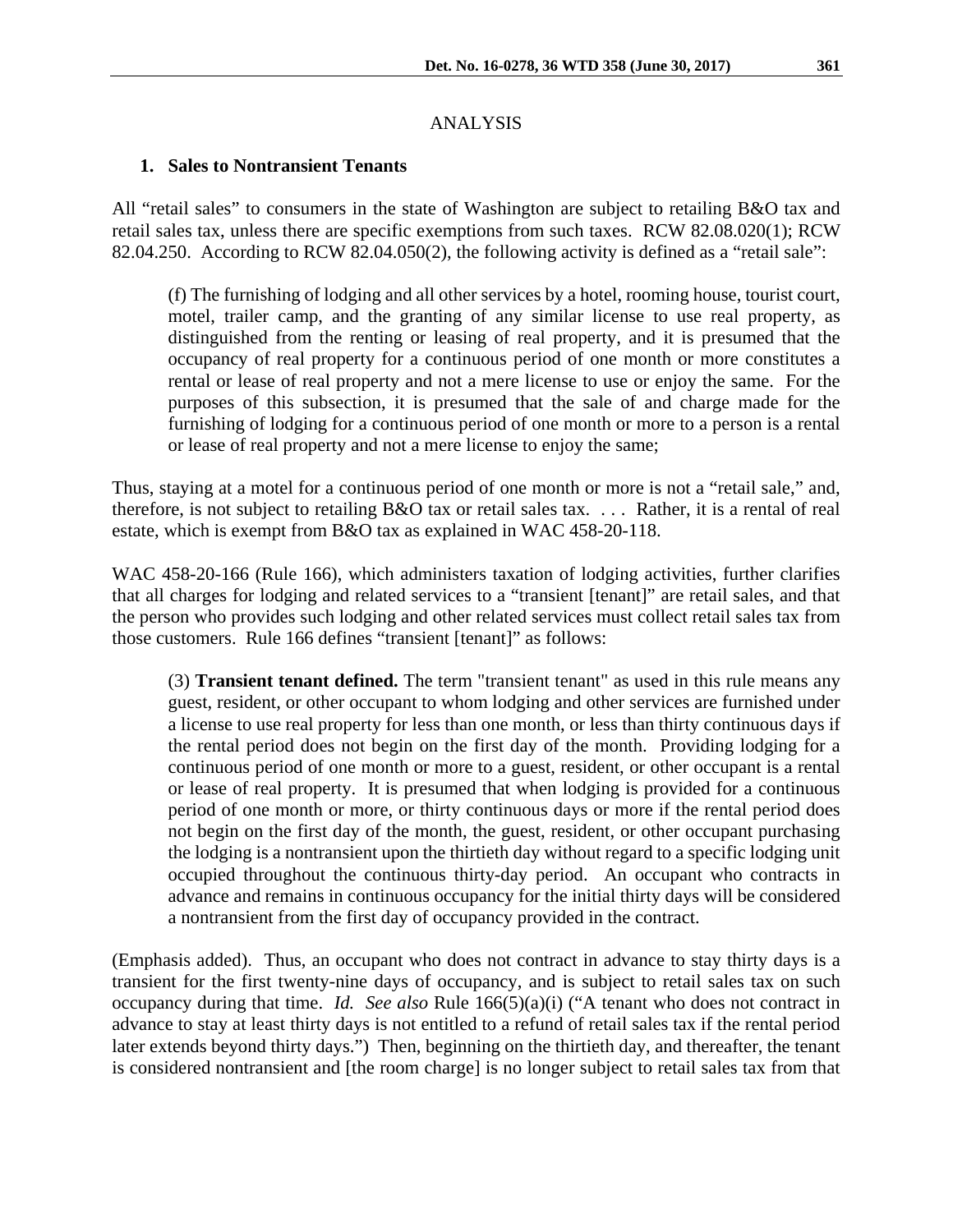point forward. Rule 166(3). *See also* Example under Rule 166(5)(a)(i) ("The rental fees are exempt from retail sales tax beginning on the thirtieth day.")

On the other hand, an occupant who contracts in advance to remain in occupancy for at least thirty days, and actually remains in continuous occupancy for at least thirty days, is considered a nontransient from the first day of occupancy. Rule 166(3); *see also* Det. No. 15-0323, 35 WTD 41 (2016).

We also note that RCW 82.32.070 requires taxpayers to maintain and present suitable records as may be necessary to determine the amount of any tax for which they may be liable. WAC 485- 20-254 (Rule 254) administers recordkeeping requirements, and states in pertinent part:

## (3) **Recordkeeping requirements—General.**

- (a) Every taxpayer liable for a tax or fee imposed by the laws of the state of Washington for which the department of revenue has primary or secondary administrative responsibility. . . must keep complete and adequate records for which the department may determine any tax liability for such taxpayer.
- (b) It is the duty of each taxpayer to prepare and preserve all records in a systematic manner conforming to accepted accounting methods and procedures. Such records are to be kept, preserved, and presented upon request of the department or its authorized representatives which will demonstrate:
	- . . .
	- **(ii) The amounts of all deductions, exemptions, or credits claimed through supporting records or documentation required by statute or administrative rule, or other supporting records or documentation necessary to substantiate the deduction, exemption, or credit.**

(Emphasis added). Taxpayer has the burden of establishing its entitlement to any deduction or exemption from tax liability. In general, "[t]axation is the rule and exemption is the exception." *Budget Rent–A–Car,* 81 Wn.2d 171, 174, 500 P.2d 764 (1972). "The taxpayer has the burden of establishing eligibility for an exemption." *Stroh Brewing Co. v. Dep't of Revenue*, 104 Wn. App. 235, 240, 15 P.3d 692 (2001).

Here, the Audit Division reviewed each invoice that Taxpayer provided during the audit, and those submitted after the initial assessment. In instances where the occupant paid in advance and subsequently stayed 30 continuous days or more, the Audit Division concluded that the occupant was a nontransient. We agree with the Audit Division's interpretation that these occupants contracted in advance and remained in continuous occupancy for the initial thirty days, and should be considered nontransients from the first day of occupancy provided in the contract. RCW 82.04.050(2)(f); Rule 166(3); *see also* 35 WTD 41.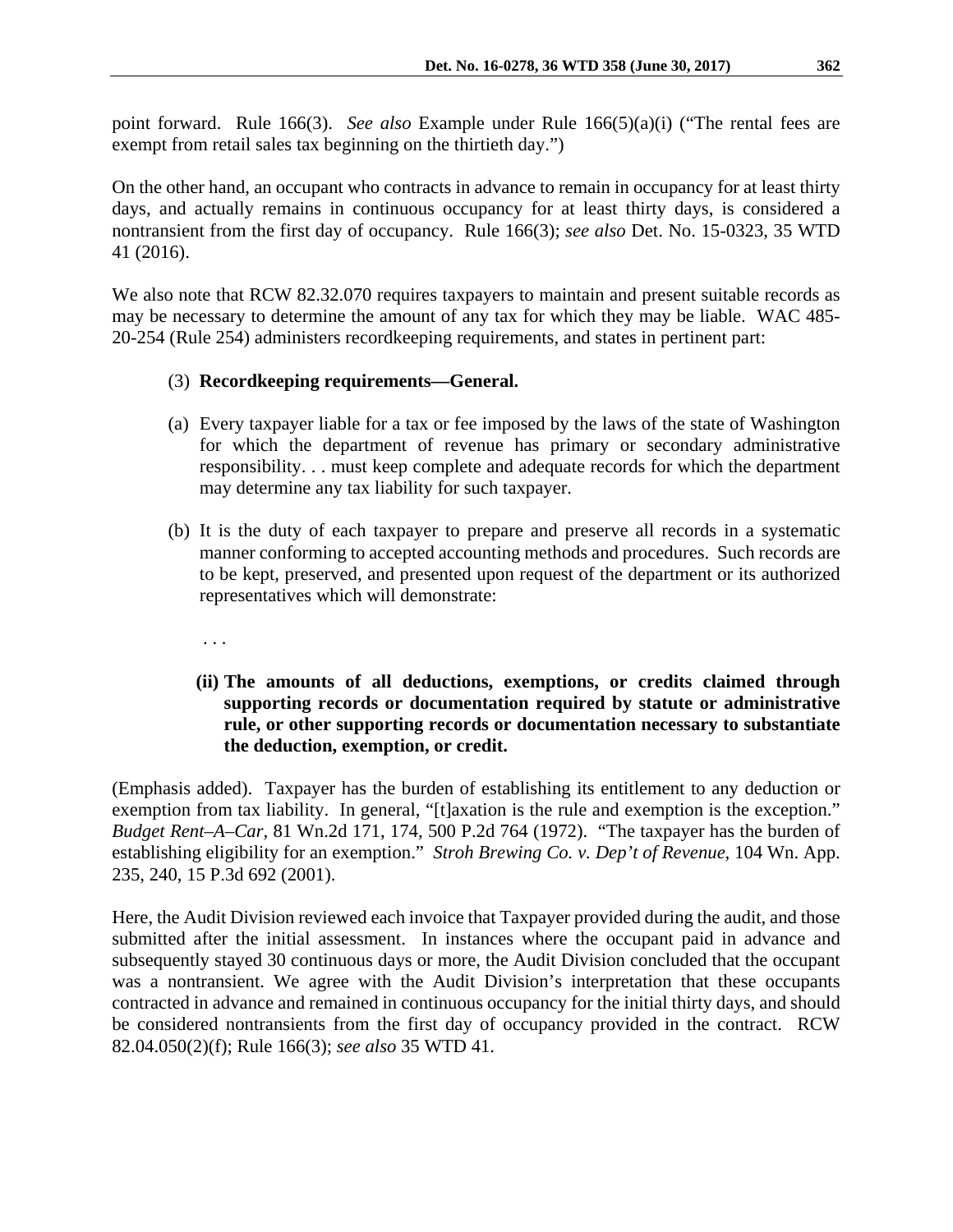In cases where tenants stayed 30 days or more, but the invoices showed only partial payment initially, or showed that payments were made as the tenant's stay was ultimately extended to 30 days or more, the Audit Division concluded that the tenants had not contracted in advance with Taxpayer for a minimum of 30 days. We concur with the Audit Division that the tenants in those instances did not contract in advance to stay at least 30 continuous days or more. We conclude that such tenants are transient in nature, and that Taxpayer has not met its burden of showing that the related transactions qualify for the nontransient tax exemptions. RCW 82.04.050(2)(f); Rule 166(3); *see also* 35 WTD 41.

With regard to the documents Taxpayer submitted for periods outside the Audit Period, we concur with the Audit Division, that although the documents indicate that Taxpayer is now making the attempt to maintain suitable records, they are not relevant for purposes of determining Taxpayer's tax liability for the Audit Period.

The Audit Division agrees with Taxpayer, however, that the records provided with the petition indicate that certain tenants were nontransient, and that a remand is appropriate to make corresponding adjustments. The Audit Division agrees to make adjustments for invoices showing full payments for 30 days or more were made on the first day of the stay. Therefore, we grant the petition in part with regard to transactions Taxpayer has shown are nontransient, and deny the petition in part with respect to the remaining transactions.

The Taxpayer argues that disallowance of the non-transient lodging deduction is not proper when its supporting records were not available due to a computer hardware failure. We reject this argument because RCW 82.32.070 clearly requires taxpayers to maintain suitable records for a period of five years, and to present those records to support the amount of their tax liability. *See also* Rule  $254(3)(b)(ii)$ . While we understand that loss of data often occurs when computers malfunction, taxpayers have the duty to maintain and preserve suitable records as required by law, which may entail maintaining backup or duplicate copies of such records.

# **2. Tourism Promotion Area Lodging Charge (TPA charge).**

The TPA charge is authorized by RCW 35.101.050. RCW 35.101.090 states:

(1) The charge authorized by this chapter shall be administered by the department of revenue and shall be collected by lodging businesses from those persons who are taxable by the state under chapter 82.08 RCW. Chapter 82.32 RCW applies to the charge imposed under this chapter.

*See also* Rule 166(8). Businesses subject to chapter 35.101 must collect and remit TPA charges to the Department on retail sales of lodging. RCW 35.101.090; Rule 166(8). However, because nontransient sales are not retail sales pursuant to RCW 82.04.050(2)(f), Taxpayer should not collect TPA charges from its nontransient tenants.

Here, all of Taxpayer's invoices examined by the Department show that the Taxpayer billed and collected TPA charges on each invoice, for both transients and nontransients. The TPA charge is separately stated on each invoice, and is labeled as "TPA." The invoices that Taxpayer presented